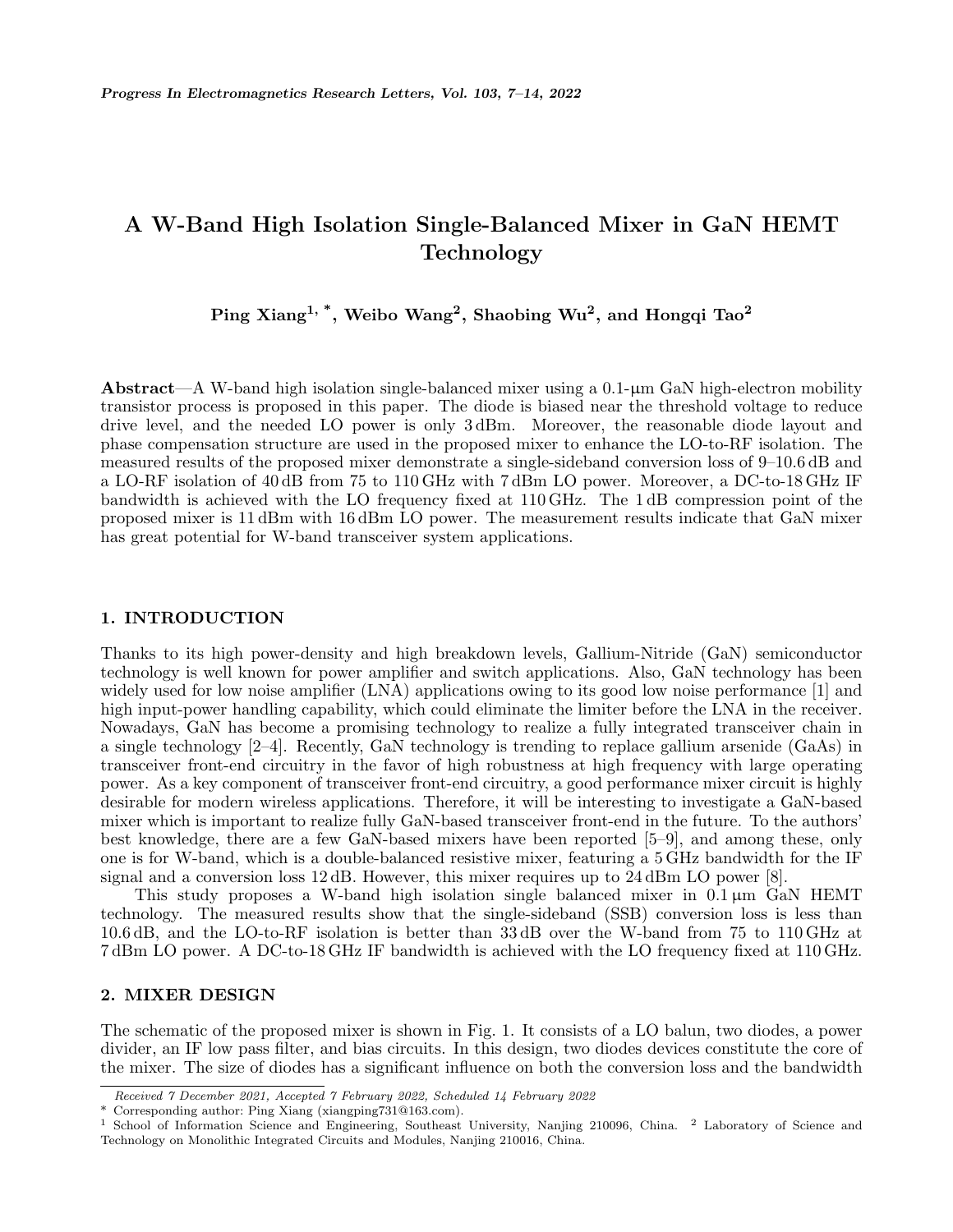

**Figure 1.** Schematic of the proposed single-balanced mixer.



**Figure 2.** The layout of diodes in (a) three metal layers, (b) single metal layer.

of the mixer, which is  $2 \times 10 \,\mu m$  in this design. The diode is realized by connecting the drain and source of an HEMT device to form the cathode. Usually, the GaN HEMT consists of three metal layers in the drain and source as shown in Fig.  $2(a)$ , providing a better power handling capacity for the design of power amplifier. However, the HEMT with only one metal layer in the drain and source which is illustrated in Fig. 2(b) can also be used for the design of mixer. The comparison of simulated results of electromagnetic coupling between the diodes pairs with different layouts is depicted in the Fig. 3. The simulated results reveal that the electromagnetic coupling between the antiparallel diodes pair is proportional to the thickness of the metal. Ideally, the pair of difference LO signals will be eliminated at the common node of the two diodes, but in practice the LO signals cannot be eliminated completely due to the electromagnetic coupling between the two diodes, which will reduce the LO-RF isolation. Therefore, the drain and the source of the HEMT in this design only contain one layer of metal to improve the LO-RF isolation.

The electrical behavior of the proposed diode can be modeled by the equivalent circuit model shown in Fig. 4. *L<sup>s</sup>* and *C<sup>p</sup>* account for the parasitic inductance and parasitic capacitance. *R<sup>s</sup>* consists of two parts, source/drain resistances and gate metal resistance. *R<sup>j</sup>* represents the channel resistance. *C<sup>j</sup>* refers to the capacitance between the Schottky contact and the channel. Those element parameters of the equivalent circuit were extracted from the measured *S*-parameters.

The required drive level can be reduced if the diode is biased toward the threshold voltage. The bias voltage VG is set at *−*3*.*2 V in this design, which is provided by a quarter wave length line of the LO centre frequency. DC blocking capacitors have been included between the LO balun and the diodes.

The input unbalanced LO signal is divided by the balun into a pair of balanced signals with equal amplitude but 180*◦* out of phase, and the pair of difference signals are fed to the diodes. The Marchand balun, which is suitable for a broadband balun, has been chosen in this design. The balance of the balun has a significant impact on the bandwidth and isolation of the mixer. Since the phase velocities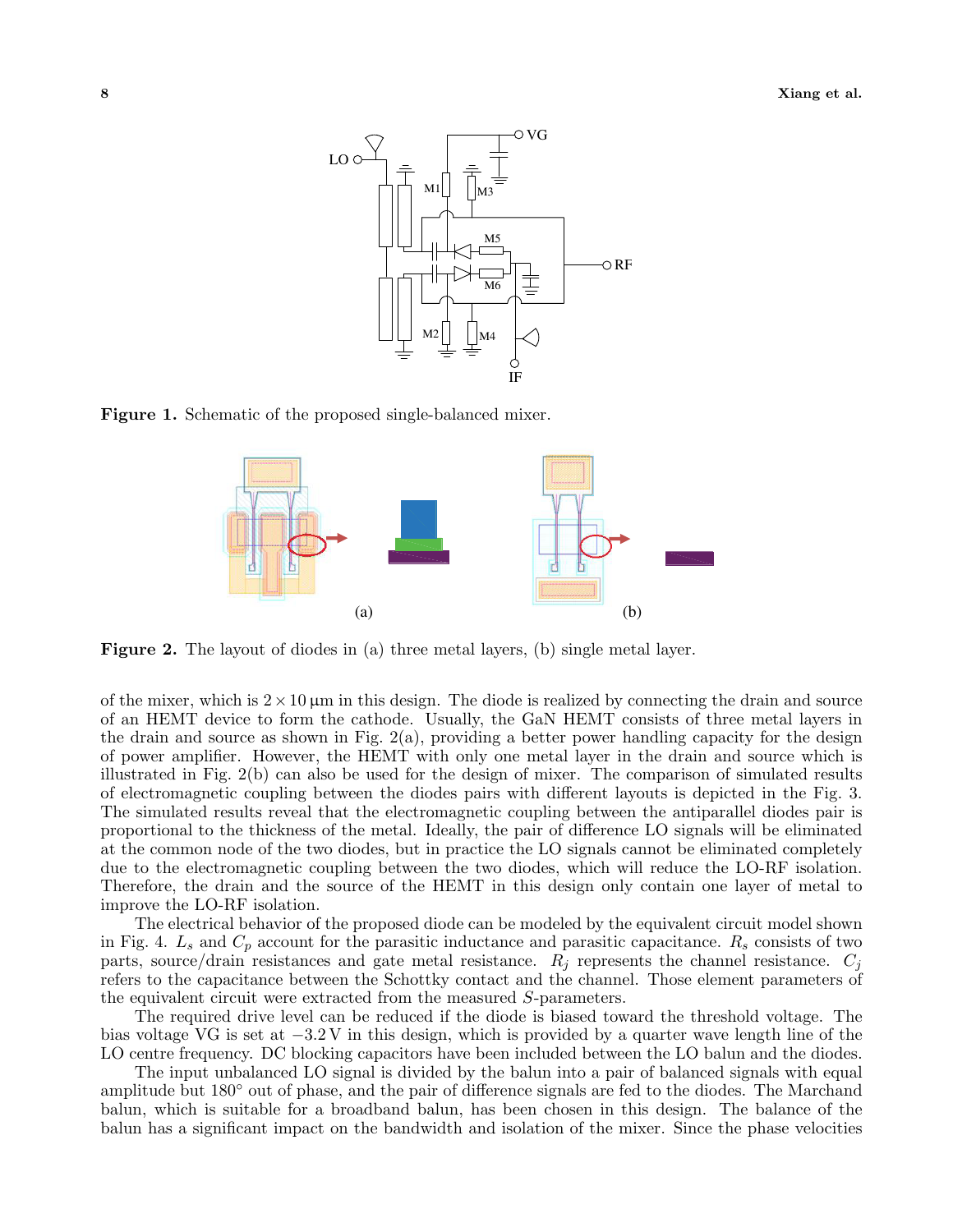

**Figure 3.** Comparison of simulated electromagnetic coupling between diodes pairs in different layouts, (a) HEMT with the drain and source consists of three metal layers, (b) HEMT with the drain and source consists of single metal layer.



**Figure 4.** Equivalent circuits model of the proposed diode.





**Figure 5.** EM simulated, amplitude and phase difference of LO balun.

**Figure 6.** Comparison of the simulated LOto-RF isolation with/without phase compensation.

of even and odd modes are unequal for planar microstripe baluns, the magnitude and phase of the output signals are unbalanced [10]. Fig. 5 shows the amplitude and phase difference predicted by the EM simulation of the LO balun. The amplitude imbalance is *<* 0*.*4 dB, and the phase difference is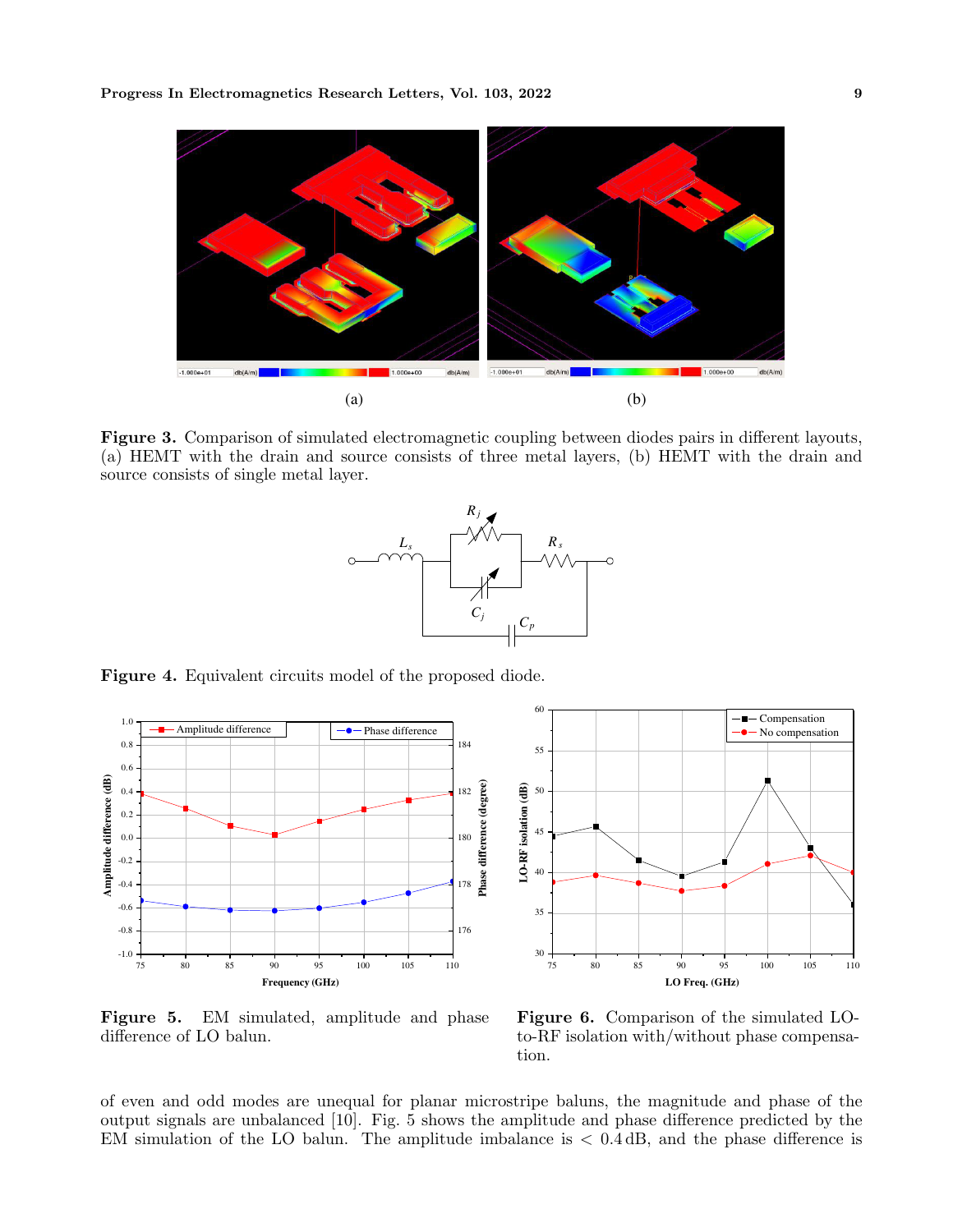*<* 3*.*3 *◦* across the W-band. The microstrip line M5 is designed to have a different length from M6 to compensate the phase velocity inequality. The optimized structure improves the isolation between LO to RF port, as shown in Fig. 6.

The microstrip lines M3, M4 are simultaneously matching elements and provide a frequency correction, which improve the RF VSWR and LO-to-RF isolation, as shown in Fig. 7. The input RF signal is also split into a pair of equal amplitude in-phase output signals through the power divider. The IF port is designed with a low-pass filter, which suppresses LO and RF signal at the IF port.



**Figure 7.** Simulated mixer performance with/without matching elements of (a) LO-to-RF isolation, (b) RF VSWR.



**Figure 8.** Chip photo of the mixer.

The circuit design described above was simulated by Keysight Advanced Design System (ADS). The entire passive layout simulation has been performed and optimized by a 2.5D planar EM-simulator (Momentum). The chip microphotography is presented in Fig. 8, and the chip area with the dicing street is  $1030 \text{ µm} \times 1600 \text{ µm}$ .

## **3. FABRICATION AND MEASUREMENT**

The mixer was fabricated using the 0.1  $\mu$ m GaN HEMT MMIC process. Electron-beam lithography has been used to produce a 100  $\mu$ m T-shaped gate on the AlGaN/GaN HEMT structure with ultrahigh aluminum content. The metal organic chemical vapor deposition (MOCVD) was employed to prepare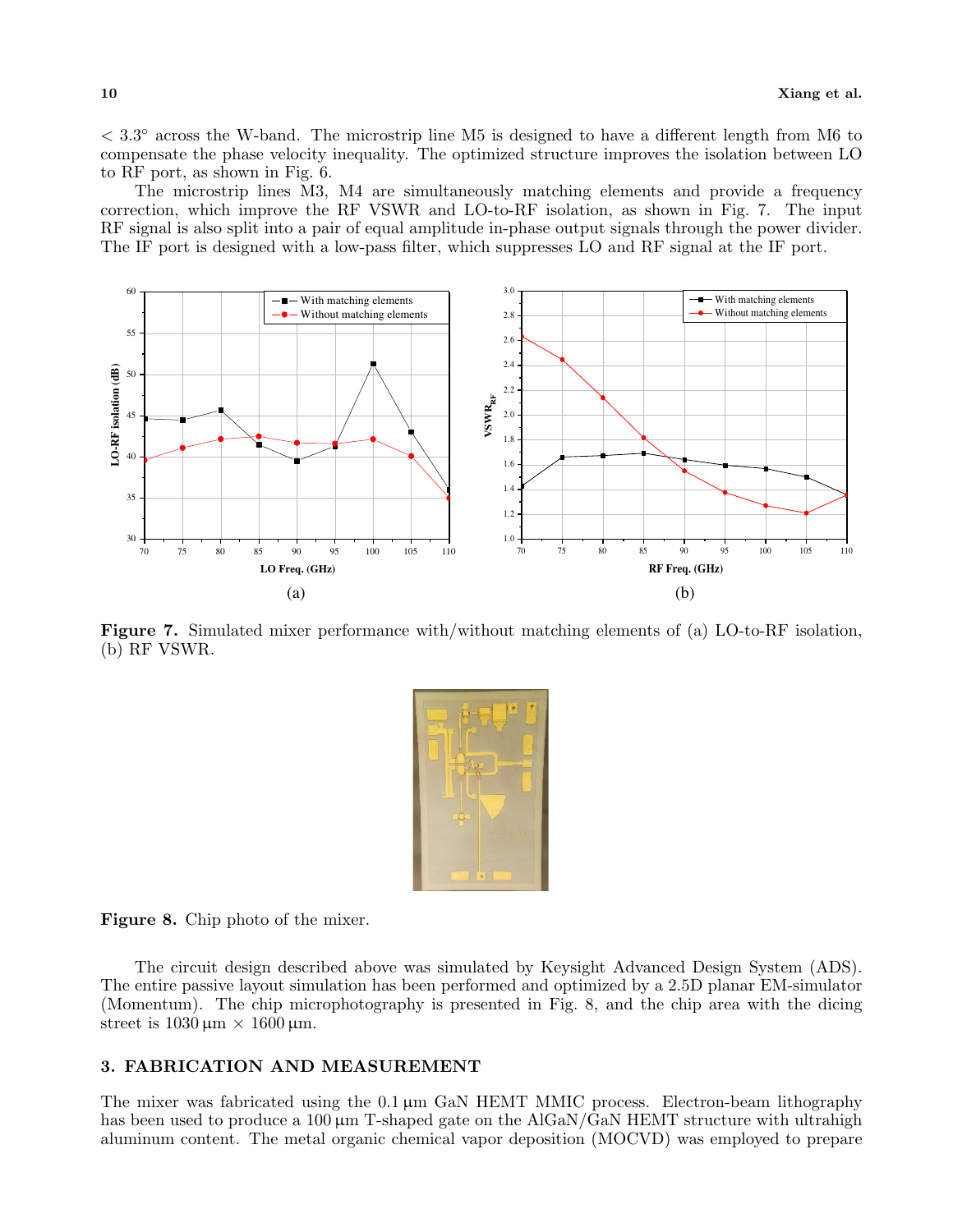the AlGaN/GaN HEMT material structure with ultrahigh Al content on 100 mm semi-insulated SiC substrates. The detailed process used for W-band AlGaN/GaN HEMT MMIC fabrication has been described in [11].

The comparison of conversion loss between simulated and measured results is shown in Fig. 9. The results show that the measured results have a great agreement with the simulated ones. The conversion loss is below 10.6 dB from 75 GHz to 110 GHz at a fixed IF frequency of 1 GHz, *PLO* = 7 dBm and VG = *−*3*.*2 V. It should be pointed out that the measured performance of the mixer should also be valid for a frequency below 75 GHz, due to the bandwidth limitation of the LO power amplifier. At the fixed LO frequency of 110 GHz, a conversion loss of 10–13 dB has been achieved when the IF is below 18 GHz. This indicates that the IF bandwidth is DC-18 GHz.

Figure 10(a) shows the conversion loss of the mixer with the LO levels of 3 dBm, 5 dBm, 7 dBm, and 9 dBm, respectively. The conversion loss is 8.7 to 11 dB from 75 to 110 GHz. The results reveal that the LO power of 3 dBm is enough to drive the mixer, because the conversion loss is almost saturated



**Figure 9.** Comparison of conversion loss between simulated results and measured results, (a) versus RF frequency, (b) versus IF frequency.



**Figure 10.** Measured results of conversion loss, (a) at different LO power, (b) at different LO power and VG.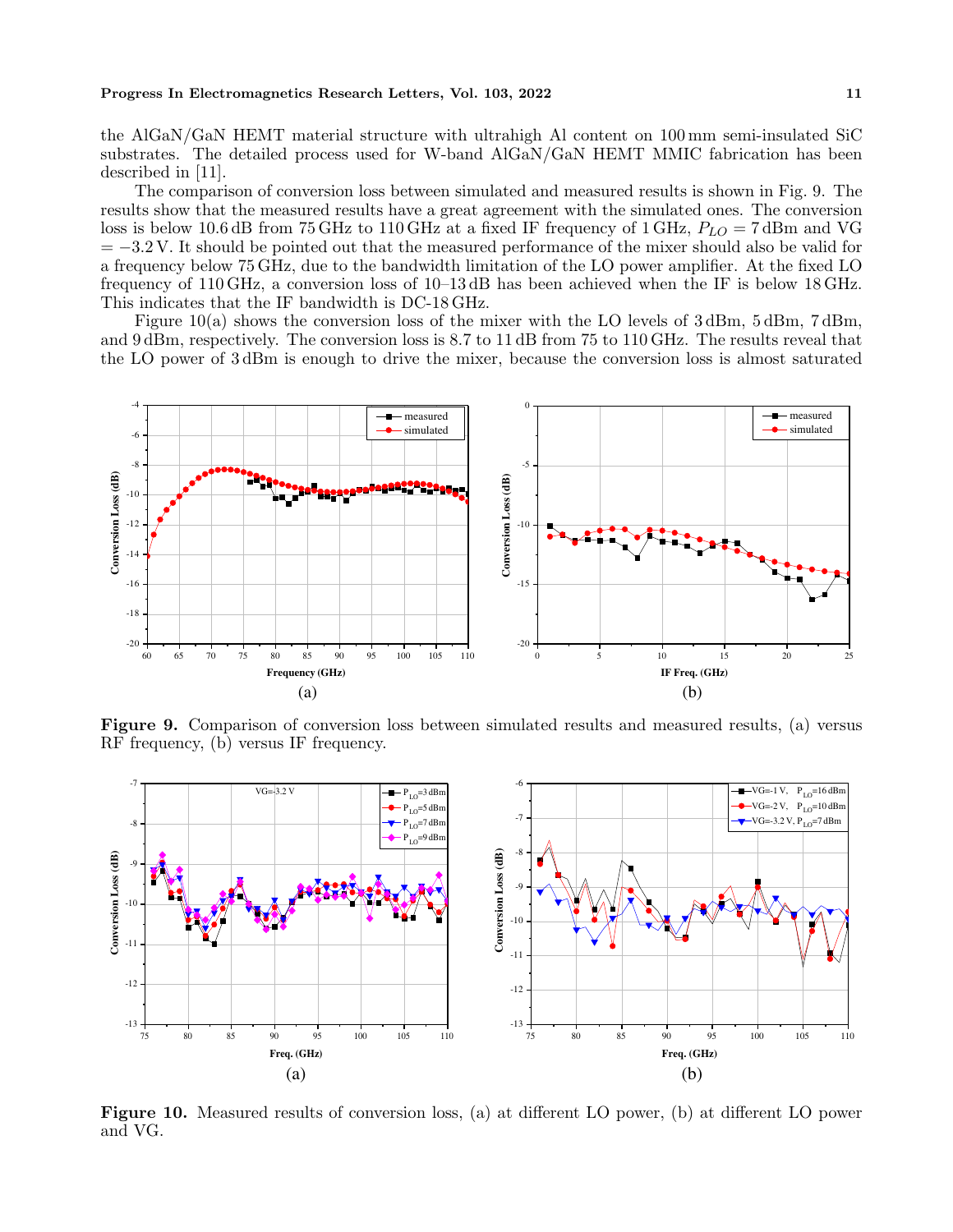with this LO level. Fig. 10(b) shows the conversion loss with a bias voltage VG of *−*1 V, *−*2 V, and *−*3*.*2 V, respectively. In order to drive the mixer with these bias voltages, *PLO* is provided with 16 dBm, 10 dBm, and 7 dBm, respectively. The conversion loss is 7.7 to 11.2 dB from 75 to 110 GHz at different VGs.

The effect of diode layout is shown in Fig.  $11(a)$ . The LO-RF isolation is measured at a fixed IF frequency of 1 GHz, LO power of 7 dBm, and VG = *−*3*.*2 V. It can be seen that LO-RF isolation of the mixer with single metal layer diodes is 10 dB better than the mixer with three metal layers diodes. The LO-RF isolation of the mixer with single metal layer diodes is about 40 dB and better than 33 dB over the overall W-band. The measured results of LO-RF isolation at different LO powers and VGs are presented in Fig. 11(b). The LO-RF isolation of the mixer is better than 32 dB at different LO powers and VGs.

The RF input power at 1 dB gain compression is presented in Fig. 12. In the 75–110 GHz frequency band,  $P_{1 \text{dB}}$  of the mixer is about 11 dBm at a fixed IF frequency of 1 GHz,  $P_{LO} = 16$  dBm and VG



**Figure 11.** Measured LO-RF isolation, (a) with different diodes, (b) at different LO power and VG.



**Figure 12.** Measured result of input  $P_{1 \text{ dB}}$  at different LO power and VG.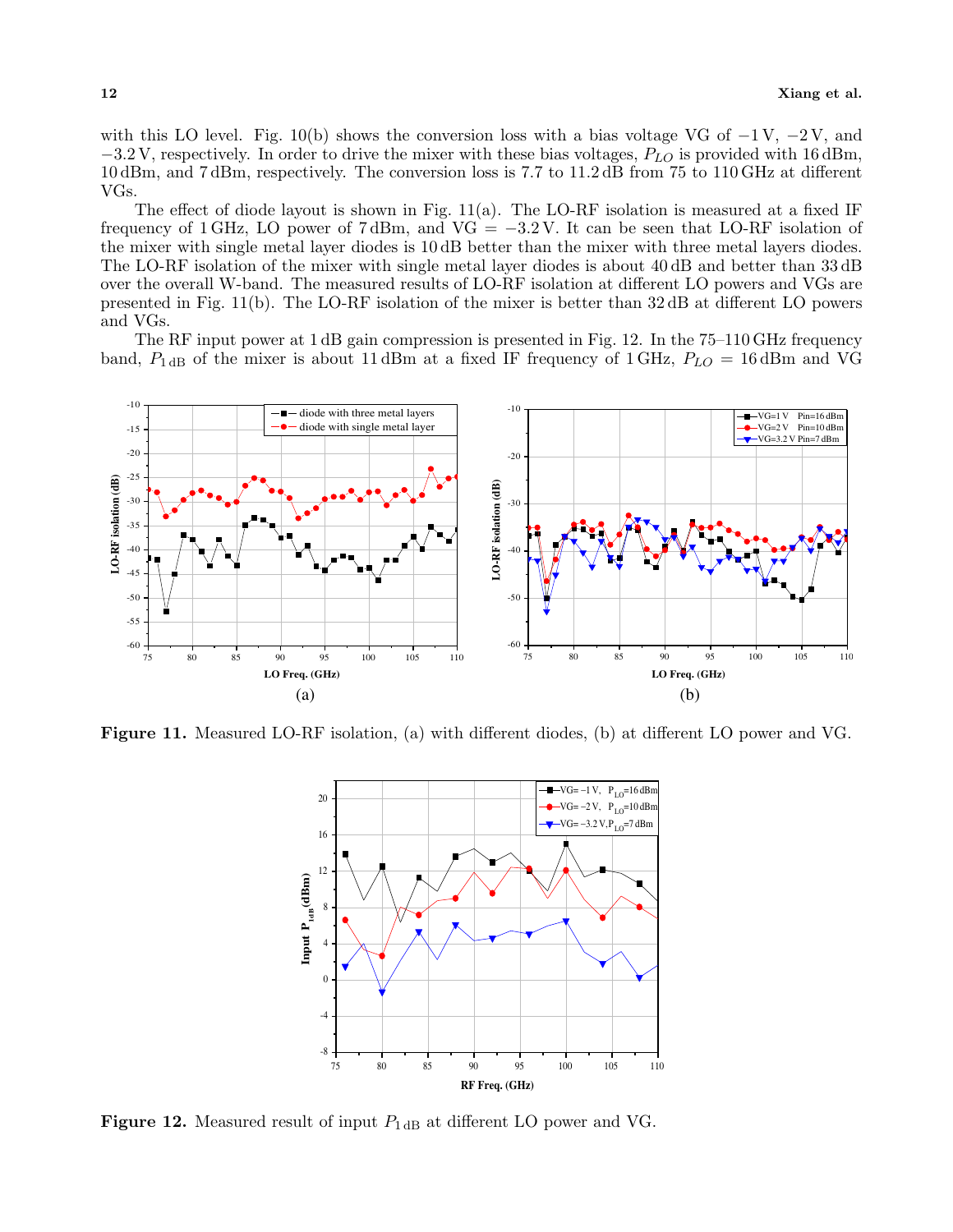

**Figure 13.** Measured RF and IF VSWR of the proposed mixer, (a) RF VSWR, (b) IF VSWR.

= *−*1 V. *P*1 dB has been significantly benefited from the bias and LO-level, which has improved about 8 dB compared to VG = *−*3*.*2 V and *PLO* = 7 dBm. This is a consequence of enhancing the usable linearity range of the mixer. Therefore, when the mixer is applied in the system, the bias and LO power can be changed according to the linearity requirements of the system to avoid wasting power consumption. Fig. 13(a) shows the VSWR at the RF ports of the mixer circuit from 75 to 110 GHz. The RF VSWR was measured with the IF fixed at 1 GHz and the LO input power of 7 dBm. Fig. 13(b) shows the VSWR at the IF ports of the mixer circuit from DC to 18 GHz. The IF VSWR was measured with the LO fixed at 110 GHz and the LO input power of 7 dBm.

The performance comparison between the proposed design and other reported mixers with similar operating frequencies is listed in Table 1. Among these listed results, the proposed mixer demonstrates a wide bandwidth, good LO-RF isolation, low conversion loss with good flatness, as well as high  $P_{1\text{dB}}$ . Moreover, the needed LO power is only 3 dBm, which is lower than all the listed works. The good performances of the proposed mixer demonstrate that GaN mixer has good potential for W-band transceiver system applications.

| Table 1. Performance comparison between the propsed design and other products. |  |
|--------------------------------------------------------------------------------|--|
|--------------------------------------------------------------------------------|--|

| Ref.         | Process            | Conversion<br>Loss (dB) | RF Freq.<br>(GHz) | IF Freq.<br>(GHz) | LO.<br>Power<br>(dBm) | $LO-RF$<br>Isolation<br>(dB)    | $P_{1\,\text{dB}}$<br>(dBm)                      |
|--------------|--------------------|-------------------------|-------------------|-------------------|-----------------------|---------------------------------|--------------------------------------------------|
| $[12]$       | GaAs<br>pHEMT      | $4.7 - 17$              | $75 - 105$        | $DC-21$           | 11                    | 15                              |                                                  |
| $[13]$       | InP<br><b>HEMT</b> | $\leq 12$               | $75 - 107$        | 1                 | 8                     | 27                              | > 5                                              |
| $[14]$       | GaAs<br>pHEMT      | $10 - 14$               | $78 - 114$        | $DC-18$           | 10                    | 20.5 <sup>oLO</sup> .<br>42@2LO |                                                  |
| [8]          | GaN<br><b>HEMT</b> | $11 - 15$               | 74–94             | $0.5 - 5$         | 24                    | >45                             | 12@84 GHz,<br>15@94 GHz                          |
| This<br>work | GaN<br><b>HEMT</b> | $9 - 10.6$              | $75 - 110$        | $DC-18$           | $3 - 16$              | 40                              | $> 10$ @84-108 GHz,<br>$P_{LO} = 16 \text{ dBm}$ |